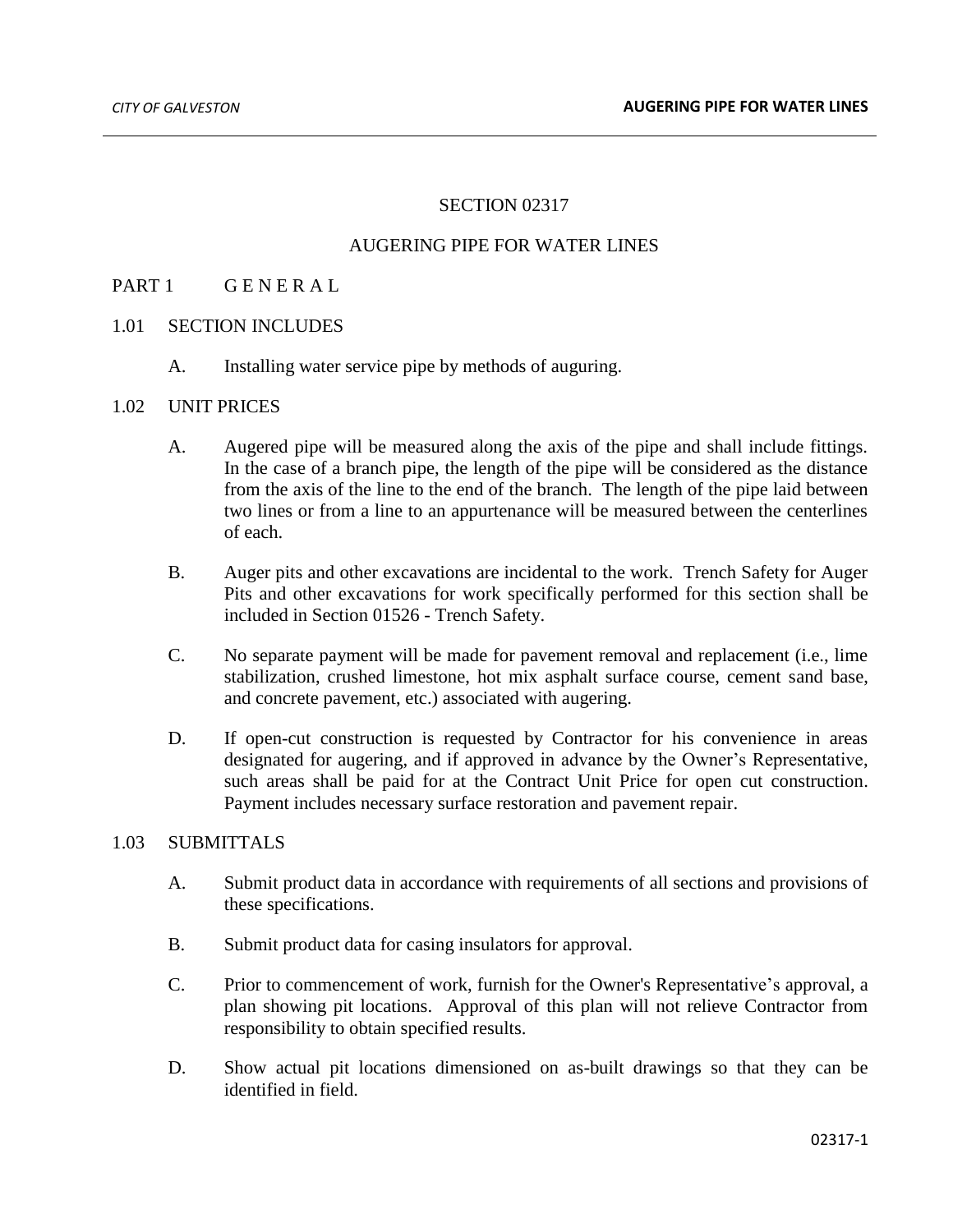### 1.04 REGULATORY REQUIREMENTS

- A. Conform to Texas Department of Transportation for installations under state highways.
- B. Installations under railroads:
	- 1. Secure and comply with requirements of right-of-entry for crossing railroad company's easement or right-of-way from railroad companies affected. Comply with railroad permit requirements. Submit copy to the Owner's Representative.
	- 2. Use dry auger method only.
	- 3. No extra compensation for damages due to delays caused by the railroad requesting work to be done at hours which will not inconvenience the railroad.
	- 4. Maintain minimum 35-foot clearance for bore pits from centerline of tracks, unless approved by railroad company and Owner.

# PART 2 PRODUCTS

#### 2.01 MATERIALS

- A. Piping and Fittings: As required by Drawings.
- B. Casings: Where required by Drawings, in accordance with Section 02611 Steel Pipe and Fittings.
- C. Insulators: Where casings are required by Drawings, casing insulator width 8 inches for pipe sizes 4 to 12 inches; 12 inches for pipe sizes 14 to 30 inches or as shown on drawings.
- D. Casing End Seals: Provide Pipeline Seal & Insulator Model C or approved equal.
- PART 3 E X E C U T I O N
- 3.01 GENERAL
	- A. Do not exceed 100 feet for length of auger hole for PVC pipe less than 12 inches in diameter without intermediate pit, unless shown otherwise on the drawings.
	- B. Do not exceed 75 feet for length of auger hole for PVC pipe 12 inches to 16 inches in diameter without intermediate pit, unless shown otherwise on the drawings.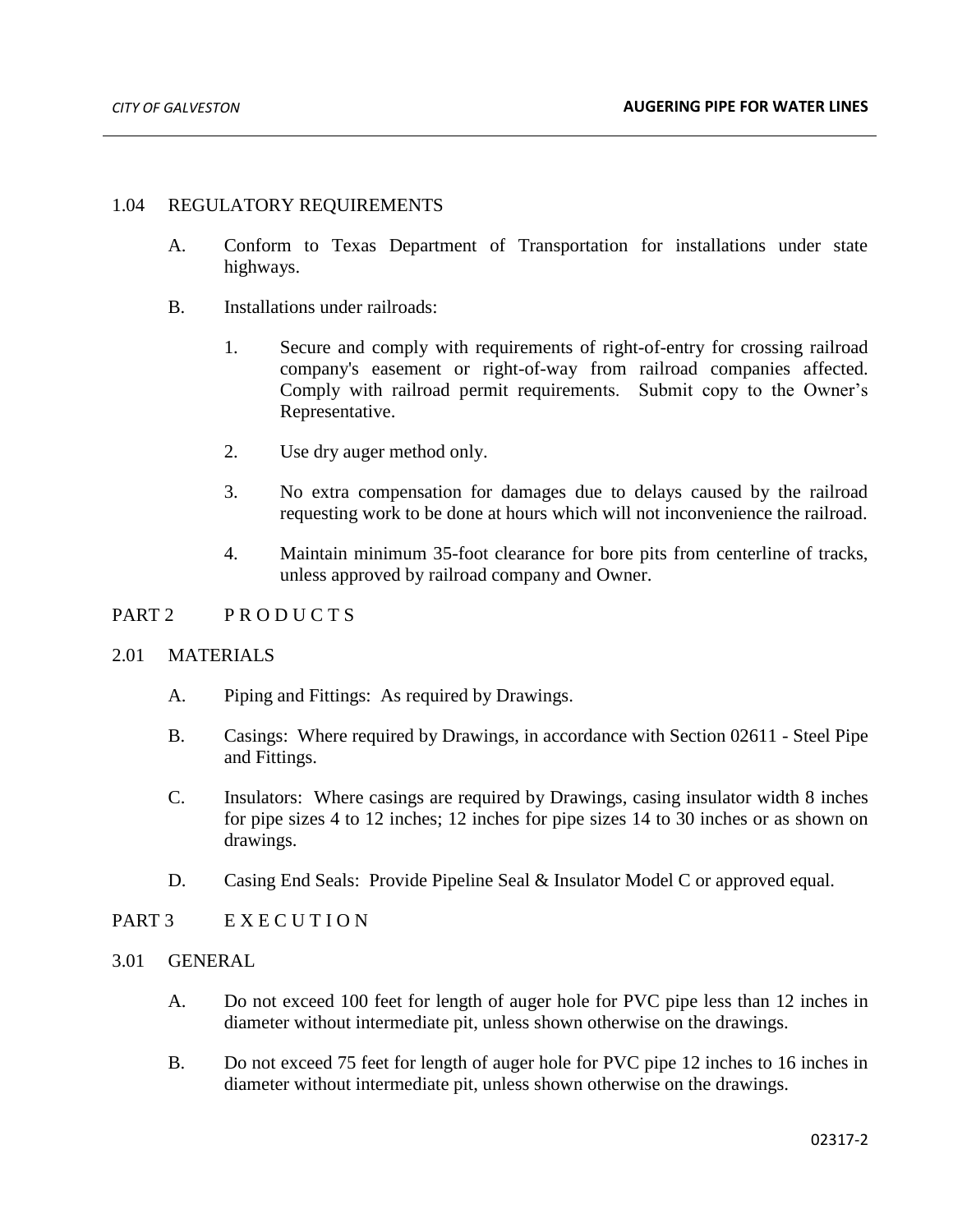C. Do not exceed 40 feet for length of auger hole for PVC pipe greater than 16-inches in diameter without intermediate pit, unless shown otherwise on the drawings.

### 3.02 PREPARATION

- A. Conform to applicable provisions of Section 02100 Right-of-Way Preparation.
- 3.03 TRAFFIC CONTROL
	- A. Conform to applicable provisions of Section 01570 Traffic Regulation and Control.
	- B. Secure right-of-entry for crossing railroad company's easement or right-of-way.

#### 3.04 JACKING

- A. Comply with Section 01526 Trench Safety Systems for all pits, access shafts, end trenches and other excavations relating to work required by this specification.
- B. If grade of pipe at jacking end is below ground surface, excavate suitable pits or trenches for conducting jacking operations and for placing end joints of pipe. Wherever end trenches are cut in sides of embankment or beyond it, sheath securely and brace such work to prevent earth caving.
- C. No more than one joint shall be made-up in pit or trench prior to jacking.
- D. Construction shall not interfere with operation of railroad, street, highway, or other facility, nor weaken or damage embankment or structure.
- E. During construction operations, furnish and maintain barricades and lights to safeguard traffic and pedestrians as directed by the Owner's Representative, until such time as backfill has been completed and removed from site.
- F. Provide heavy-duty jacks suitable for forcing pipe through embankment. Use suitable jacking head, usually of timber, and suitable bracing between jacks and jacking head and suitable jacking frame or backstop so that jacking pressure will be applied to pipe uniformly around ring of pipe. Set pipe to be jacked on guides, properly braced together, to support section of pipe and to direct it in proper line and grade. Place jacking assembly in line with direction and grade of pipe. Excavate embankment material just ahead of pipe and remove material through pipe. Force pipe through embankment with jacks, into space thus provided.
- G. Conform excavation for underside of pipe to contour and grade of pipe, for at least one third of circumference of pipe. Provide clearance of not more than 2 inches for upper half of pipe. Taper off upper clearance to zero at point where excavation conforms to contour of pipe.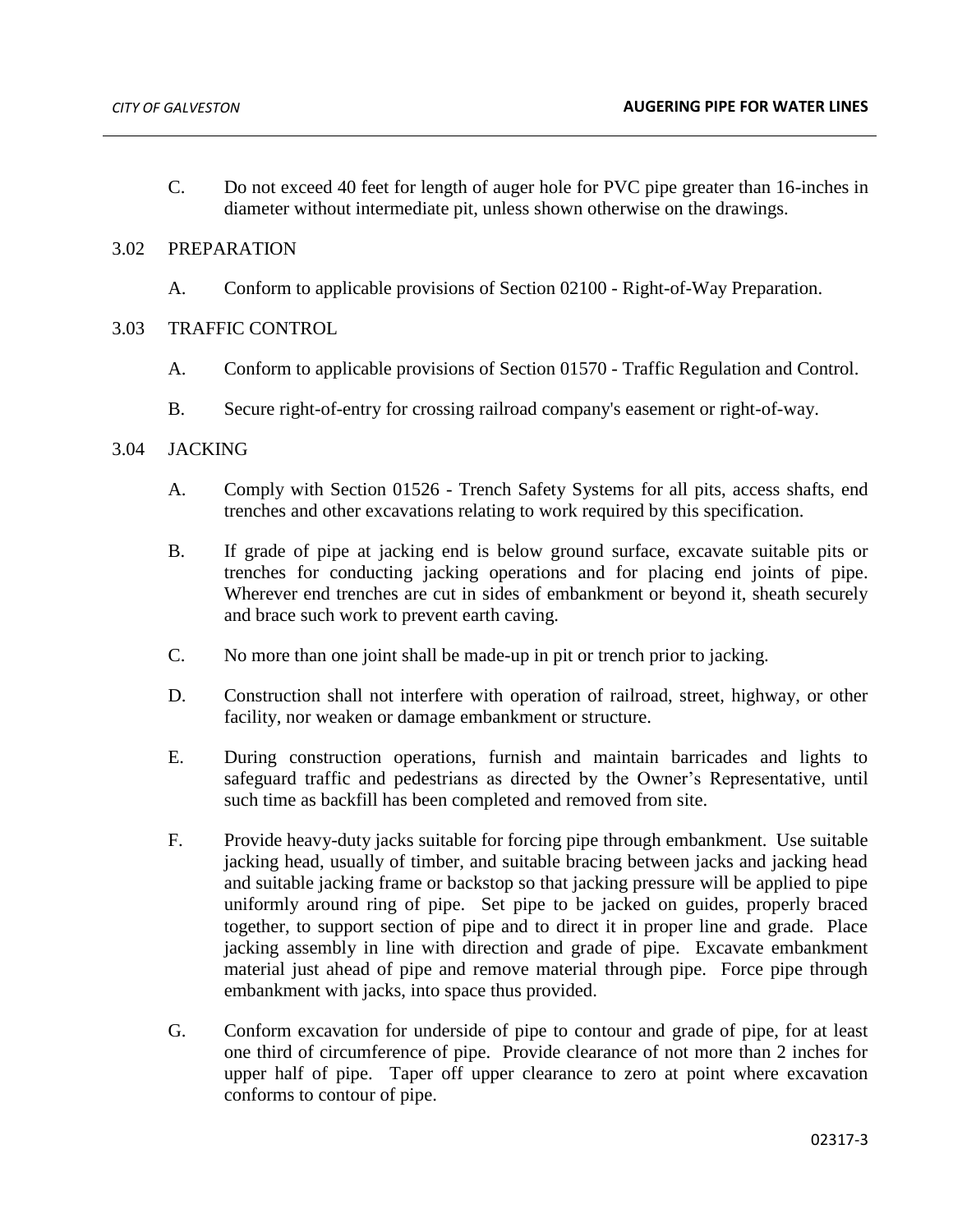- H. Distance that excavation shall extend beyond end of pipe depends on character of material, but it shall not exceed 2 feet in any case. Decrease distance on instructions from the Owner's Representative, if character of material being excavated makes it desirable to keep advance excavation closer to end of pipe.
- I. Jack pipe from low or downstream end. Lateral or vertical variation in final position of pipe from line and grade established by the Owner's Representative will be permitted only to extent of 1 inch in 10 feet, provided such variation is regular and only in one direction and that final grade of flow line is in direction indicated on plans.
- J. Use cutting edge of steel plate around head end of pipe extending short distance beyond end of pipe with inside angles or lugs to keep cutting edge from slipping back onto pipe.
- K. Once jacking of pipe is begun, carry on without interruption, insofar as practicable, to prevent pipe from becoming firmly set in embankment.
- L. Remove and replace any pipe damaged in jacking operations.
- M. Backfill pits or trenches excavated to facilitate jacking operations immediately after completion of jacking of pipe.
- N. Grout annular space when loss of embankment occurs or when clearance of two inches is exceeded.

#### 3.05 AUGURING (BORING)

- A. Auger from approved pit locations. Excavate for pits and install shoring as outlined above under "Jacking." Auger mechanically with use of a pilot hole entire length of crossing and check for line and grade on opposite end of bore from work pit. The large hole is to be no more than 2 inches larger than diameter of bell. Place excavated material outside working pit and dispose of as required. Use water or other fluids in connection with boring operation only to lubricate cuttings; jetting will not be permitted.
- B. In unconsolidated soil formations, a gel-forming colloidal drilling fluid may be used. Fluid is to consist of at least 10 percent of high-grade processed bentonite and shall consolidate cuttings of bit, seal walls of hole, and shall furnish lubrication for subsequent removal of cuttings and installation of pipe.
- C. Grout annular space when loss of embankment occurs or when clearance of two inches is exceeded.

#### 3.06 CASING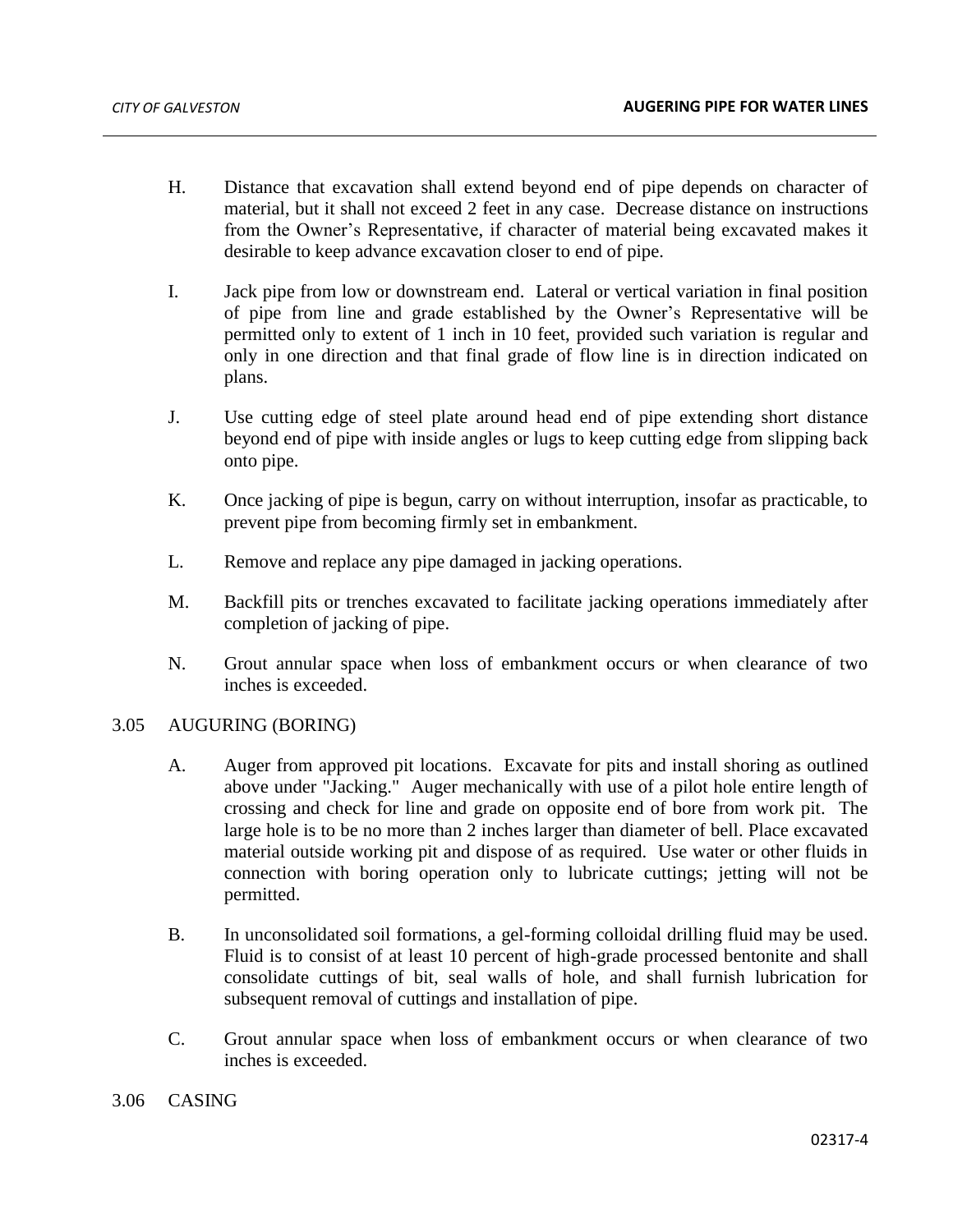A. Install casings as required by Drawings, in accordance with this section.

### 3.07 INSULATOR INSTALLATION

- A. There must be no inadvertent metallic contact between casing and carrier pipe. Spacing of spacers should ensure that carrier pipe is adequately supported throughout its length, particularly at ends, to offset settling and possible electrical shorting. End spacer must be within 6 inches of end of casing pipe, regardless of size of casing and carrier pipe or type of spacer used. Casing spacers are designed to withstand much greater loads than can be safely applied to most coatings. Therefore, spacing between spacers depends largely on load bearing capabilities of pipe coating and flexibility of pipe.
- B. Bottom of trench adjacent to each end of casing should be graded to provide firm, uniform and continuous support for carrier pipe. If trench requires some backfill to establish final trench bottom grade, backfill material should be placed in 6-inch lifts and each layer properly compacted.
- C. Casing spacers should be installed in accordance with manufacturer's instructions. Special care should be taken to ensure that all subcomponents are correctly assembled and evenly tightened, and that no damage occurs during tightening of insulators or carrier pipe insertion.
- D. Annulus between carrier pipe and casing should be sealed with casing end seals at each end of casing.
- E. Insulator Spacing:
	- 1. Spacing shall be as shown on Drawing with maximum distance between spacers to be 10 feet for pipe sizes 4 to 14 inches and 6 feet for pipe sizes 16 to 30 inches.
	- 2. If casing or carrier pipe is angled, bent or dented, spacing should be reduced.

#### 3.08 PITS

- A. Locate auger pits where there is minimum interference with traffic or access to property.
- B. Pit Size: Provide minimum 6-inch space between pipe and walls of bore pit. Maximum allowable width of pit shall be 5 feet unless approved by the Owner's Representative. Width of pit at surface shall not be less than at bottom. Maximum allowable length of pit shall be no more than 5 feet longer than one full joint of pipe and shall not exceed 25 feet unless approved by the Owner's Representative.